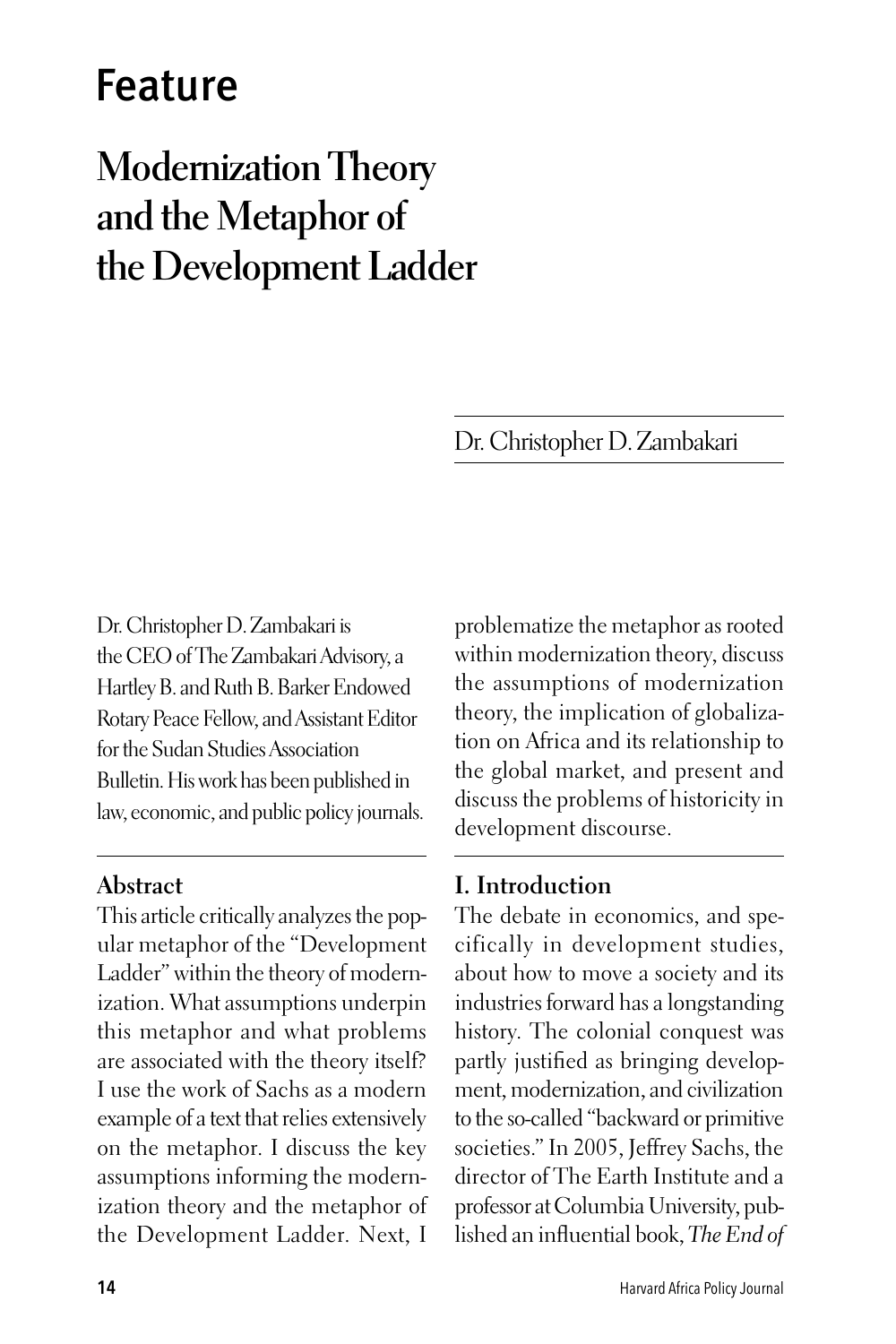*Poverty.* Sachs presents an account of poverty and development in terms of the metaphor of the "Development Ladder." In his capacity as the Special Advisor to former United Nations Secretary-General Ban Ki-moon on the Millennium Development Goals, Sachs has advocated a particular brand of development economics in his quest to help end poverty, as the title of the book suggests.

This article critically analyzes the popular metaphor of the "Development Ladder" within the theory of modernization. What assumptions underpin this metaphor and what problems are associated with the theory itself? I use the work of Sachs as a modern example of a text that relies extensively on that metaphor. Secondly, I discuss the key assumptions informing modernization theory and the metaphor of the Development Ladder. Next, I problematize the metaphor as rooted within modernization theory, discuss the assumptions of modernization theory, the implication of globalization on Africa and its relationship to the global market, and present and discuss the problems of historicity in development discourse.

## **II. Sachs and Top-Down Reform**

One of Sachs' most preeminent critics is William Easterly, a professor of economics at New York University and co-director of the NYU Development Research Institute. Easterly wrote that Sachs was "the economics profession's leading advocate of mega-reform. Whether it is stabilization of hyperinflation in Bolivia, shock therapy to leap from Communism to capitalism in Poland and Russia, or a 'Big Push' to end world poverty, Sachs' recommendation throughout his career has been to do it fast, do it big, do it comprehensively, and do it with lots of Western money."

In *The End of Poverty*, Sachs writes that "the rich have gotten rich because the poor have gotten poor," more so, the key fact of our time is less driven by transfer of capital from one region to another but rather "the overall increase in world income, but at a different rate in different regions." The relationship between the global South and the global North is not an issue according to this analysis. The institutional legacy of colonial rule, unequal relations between countries, and unfair treaties are all issues of the past for Sachs. Technology explains the gap between regions, according to his analysis. To end poverty, all we need is more aid money and donor contributions to help underdeveloped and developing countries get out of poverty by getting them moving up the ladder of development.

**III. The 'Development Ladder' Metaphor and its Assumptions**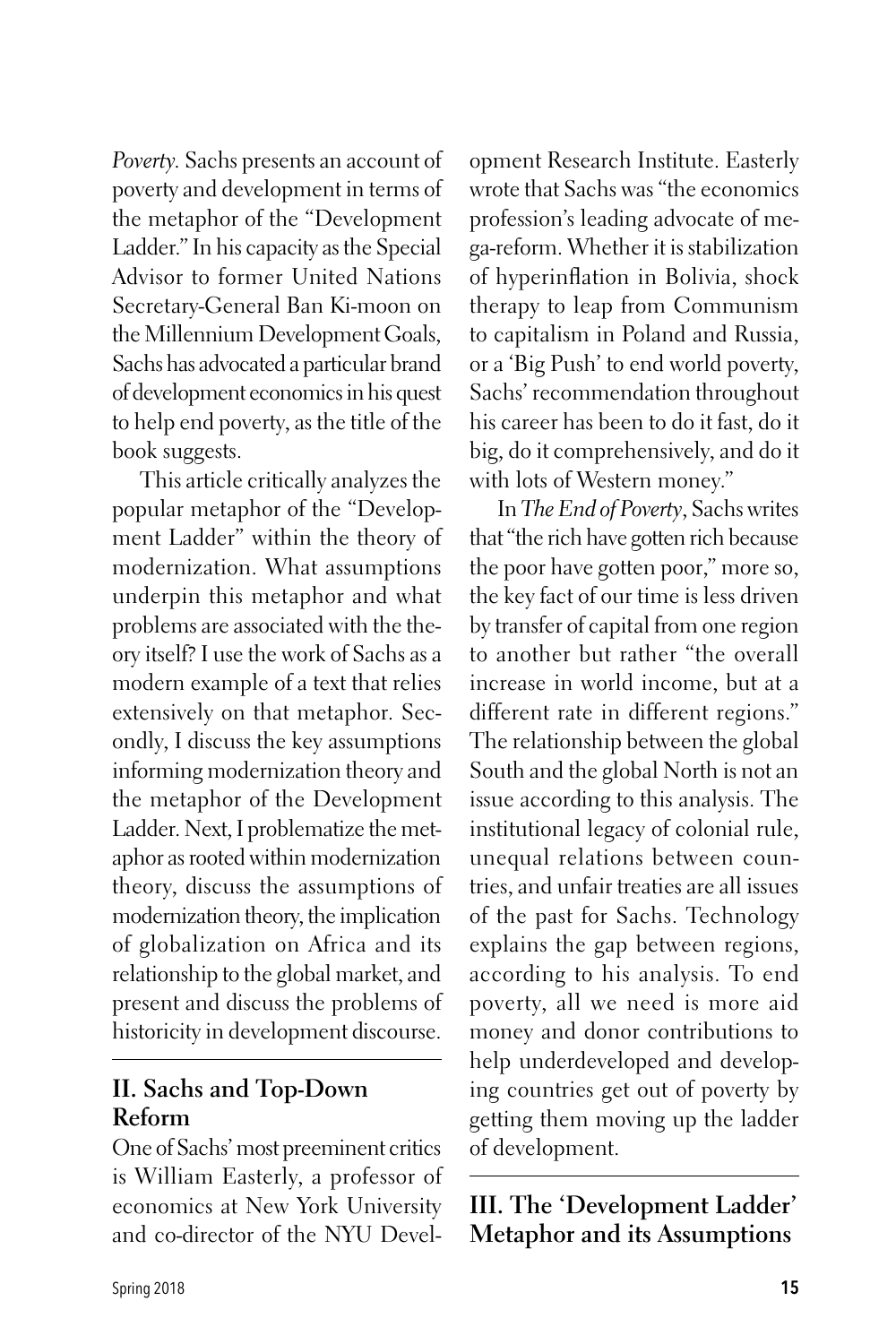The period between the First and Second World Wars and the decades of decolonization in Latin and South America, Southeast Asia, and Africa saw a debate between two economics schools; one advocating for state planning and the other championing markets. Karl Popper argued for "piecemeal democratic reform" as opposed to "utopian social engineering." This is the intellectual legacy out of which Sachs situates his own arguments about the big push to end poverty, rooted within modernization theory. It builds on the debate between "therapy vs. gradualism in the ex-Communist countries." The first major flaw with modernization theory, along with its metaphor of the Development Ladder, is that it dates back to the 1950s and 1960s and has long been abandoned by most economists "as simplistic, realizing that economic development is a complicated interplay of markets (with many imperfections), politics, social norms, institutions, and government policies, social services, and microeconomic interventions." The second is its sequential approach; taking the state as a given unit of analysis, it forcefully imposes artificial stages upon people and the entire society without regard to the politics, history, norms, and values of those it seeks to move up the ladder. The third problem with the theory is that it naturalizes inequality within and

between countries as a normal process toward growth and modernity.

Those who advocate a top-down approach and urge countries to get on the ladder of development usually take it upon themselves to justify the call by appealing to the problem of poverty and its eradication. Sachs writes in his book that "The end of poverty is at hand – within our generation – but only if we grasp the historic opportunity in front of us." Behind this claim is an epistemological failure to distinguish between poverty as a historical fact and destitution, resulting from the type of relationship that undergirds the global economic order. Sachs conflates the two terms without making an effort to disentangle one from the other. As Ashis notes in his brilliant article, poverty has always been with us. Destitution, on the other hand, is "directly attributable to processes of development." The myth in development discourse, then, is that poverty can be eradicated, when in reality destitution is a more accurate description. Modern critics such as Ashis and Lakshman Yapa locate the crisis at a deeper level, and they touch on the nature of discourse that upholds the discipline of development studies. Yapa, in one of his articles, noted that:

> "The material deprivation experienced by the poor is a form of socially constructed scarcity. Poverty does not reside exclusively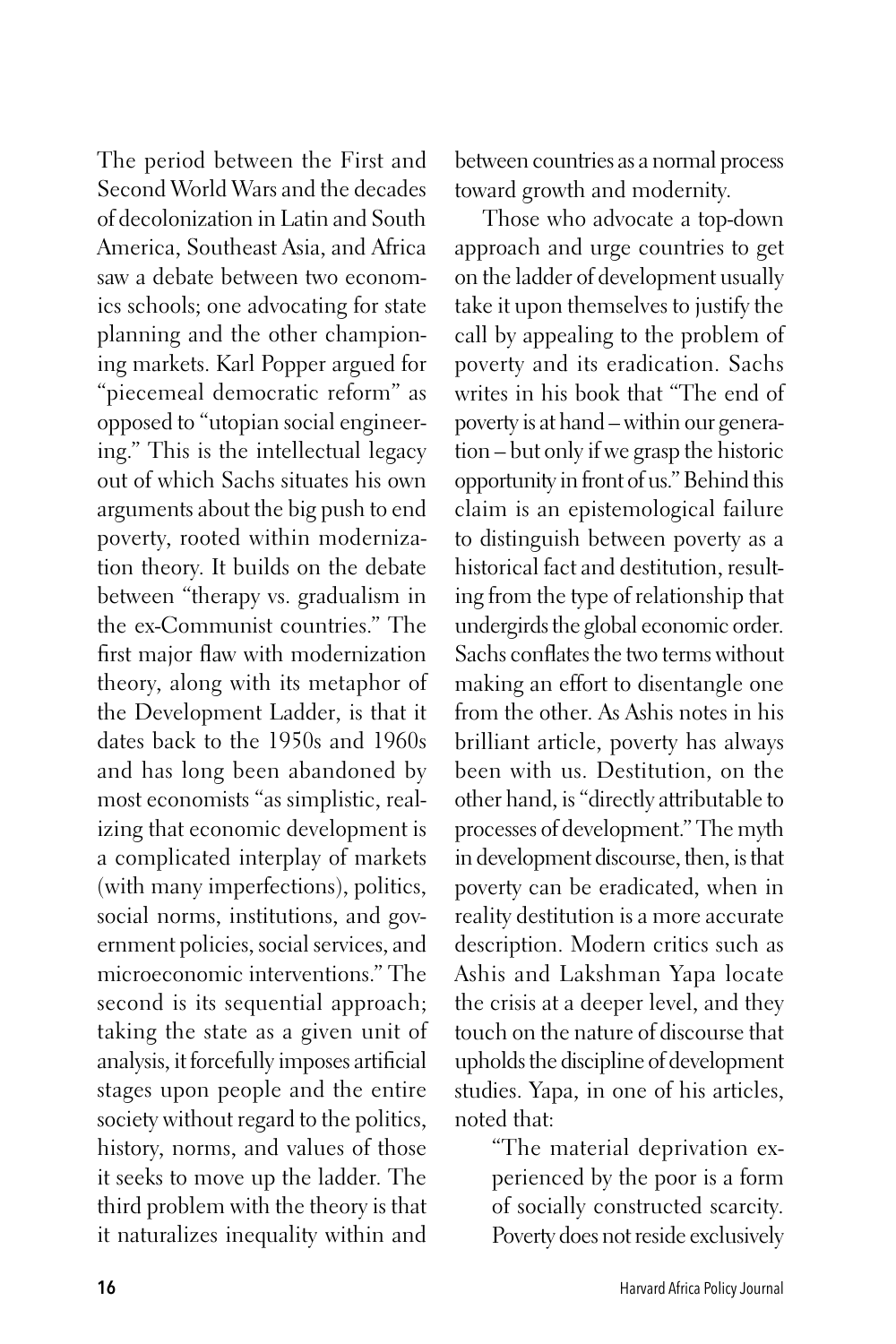in the external world independent of academic discourse that thinks about it; discourse is deeply implicated in creating poverty insofar as it conceals the social origins of scarcity. Although the experience of hunger and malnutrition is immediately material, 'poverty' exists in a discursive materialist formation where ideas, matter, discourse, and power are inter-twined in ways that virtually defy dissection."

Part of the problem that economists are trying to solve is rooted in the discourse they produce about the problem. Without reforming that intellectual legacy, the technical solution, advanced by people like Sachs, will not eradicate poverty; instead, it will exacerbate already existing differences between and within countries.

Many studies that are critical of the nature of the relationship between western countries and formerly colonized societies are utterly absent from the account given by modernization theorists. It is this unequal relationship that has become problematic, given that inequality is on the rise around the world and income has been falling for the last four decades, especially in the United States. Moreover, the current global capitalist system prioritizes large increases in wealth and income, which is increasingly concentrated in the hands of fewer and fewer people. The destruction of ecosystems and nature, and the many externalities that the system creates, are absent from modernization theory. The destruction of welfare in many regions of the world has not led to a redistribution of the benefits that the current system promises.

In other words, globalization has not benefited people equally everywhere. Wages have stagnated for middle classes around the world. As indicated by a report by the Economic Policy Institute, wages and income for the middle class have been on a decline since 1979 in the United States. This trend has contributed to "dismal wage growth" and is a "key contributor to income stagnation and growing income inequality." Rather than critically analyze and engage with the factors that make and maintain an unequal relationship between and within countries, and interrogating the system that causes people to be worse off today than in the past, modernization theory fails to account for the complex sets of variables that enable poverty and destitution around the world.

### **IV. Globalization and Africa**

Materially and intellectually, Africa has been reduced to an exporter of raw materials and a net importer of manufactured goods. This has resulted in the dwarfing of a competitive industrial base throughout the continent that would otherwise be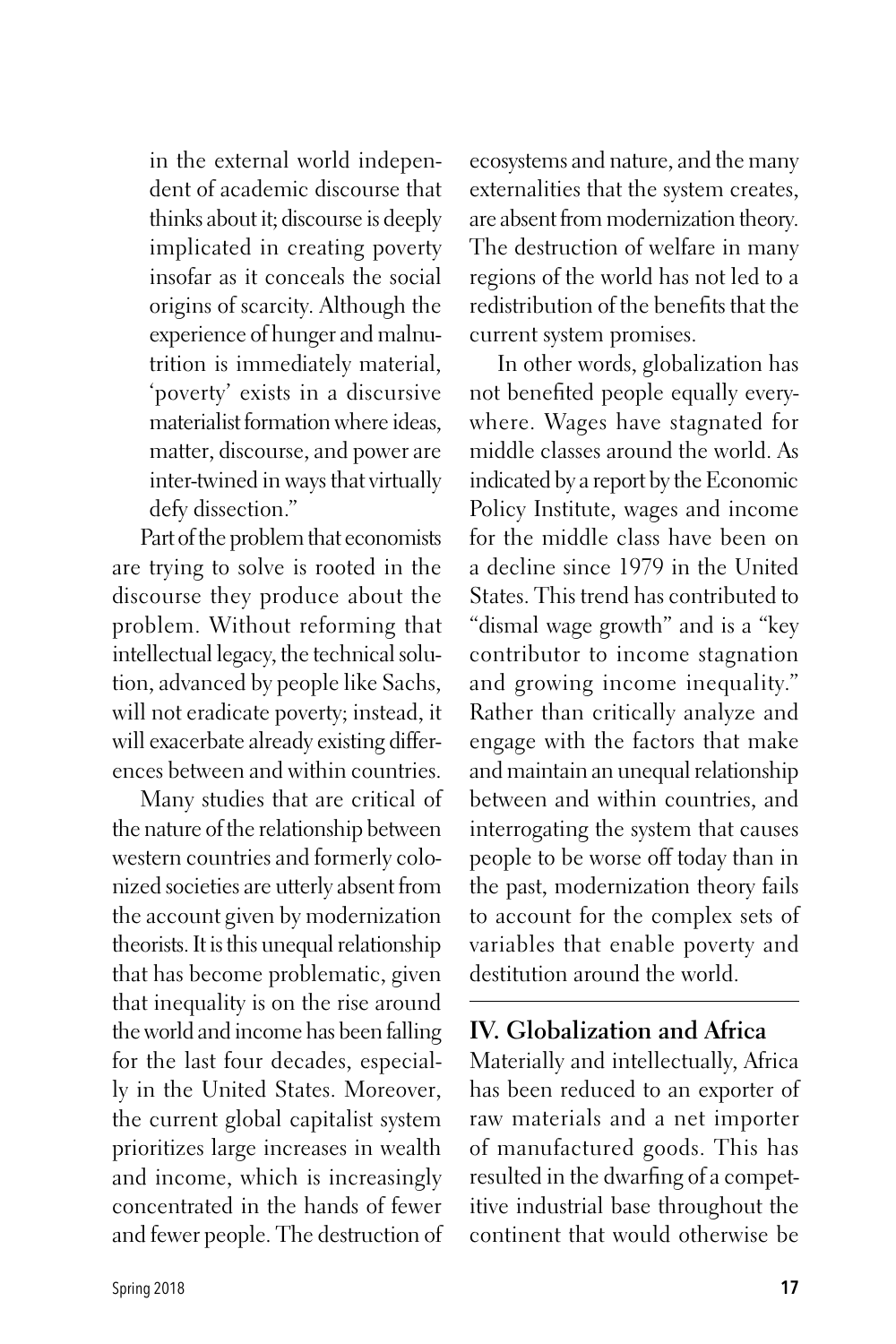capable of elevating the standard of living for Africans, while deepening the continent's reliance on external markets. The effect has been that developed countries have focused on manufacturing and knowledge-intensive sectors while allocating the task of raw material extraction to developing and underdeveloped countries. The effect has been a sustained system whereby the rich get richer and the poor are made poorer. The Egyptian economist Samir Amin notedly remarked that of all regions in the world, Africa remains the most vulnerable part of the global system and by this logic, it is condemned to perpetual exploitation.

Africa's place in the world needs to be significantly renegotiated if it is to develop and strengthen its industrial powers. To escape the resource curse and current extreme dependence on diminishing-return industries such as natural resource extraction, African states will have to develop an alternative source of employment, an industrial base, and strengthen the productive powers of infant industries if those industries are to survive fierce international competition.

# **V. Historicity and Development Discourse**

Friedrich List, the 19th-century German political economist, saw the state as the main instrument for economic progress. Through tariffs, subsidies,

quotas, import bans on key raw materials, and rebates on industrial inputs, it provided enough coverage for domestic industries to develop their competitiveness. Erik Reinert, a Norwegian economist and a senior research fellow at the Norwegian Institute of Strategic Studies, notes in his study of economic development since the Renaissance that "one very important task of the state has been to create well-functioning markets by providing a legal framework, standards, credit, physical infrastructure and if necessary to function temporarily as an entrepreneur of last resort." The antagonism that is commonly reported in economic literature between the state and the private sector is rather a 20<sup>th</sup>-century phenomenon.

The very study of economic history has been systematically removed from curricula across the leading institutions in the United States. It is rare to find an economics department in the United States that has a flourishing study of economic history. Harvard University offers a case in point. The Russian economic historian Alexander Gerschenkron, speaking at Harvard University, noted that the study of economic history at Harvard was suffering the same fate as departments of physics in the total elimination of history from the academic curriculum; "such history has been shifted to an independent History of Science Department." The effect of this crucial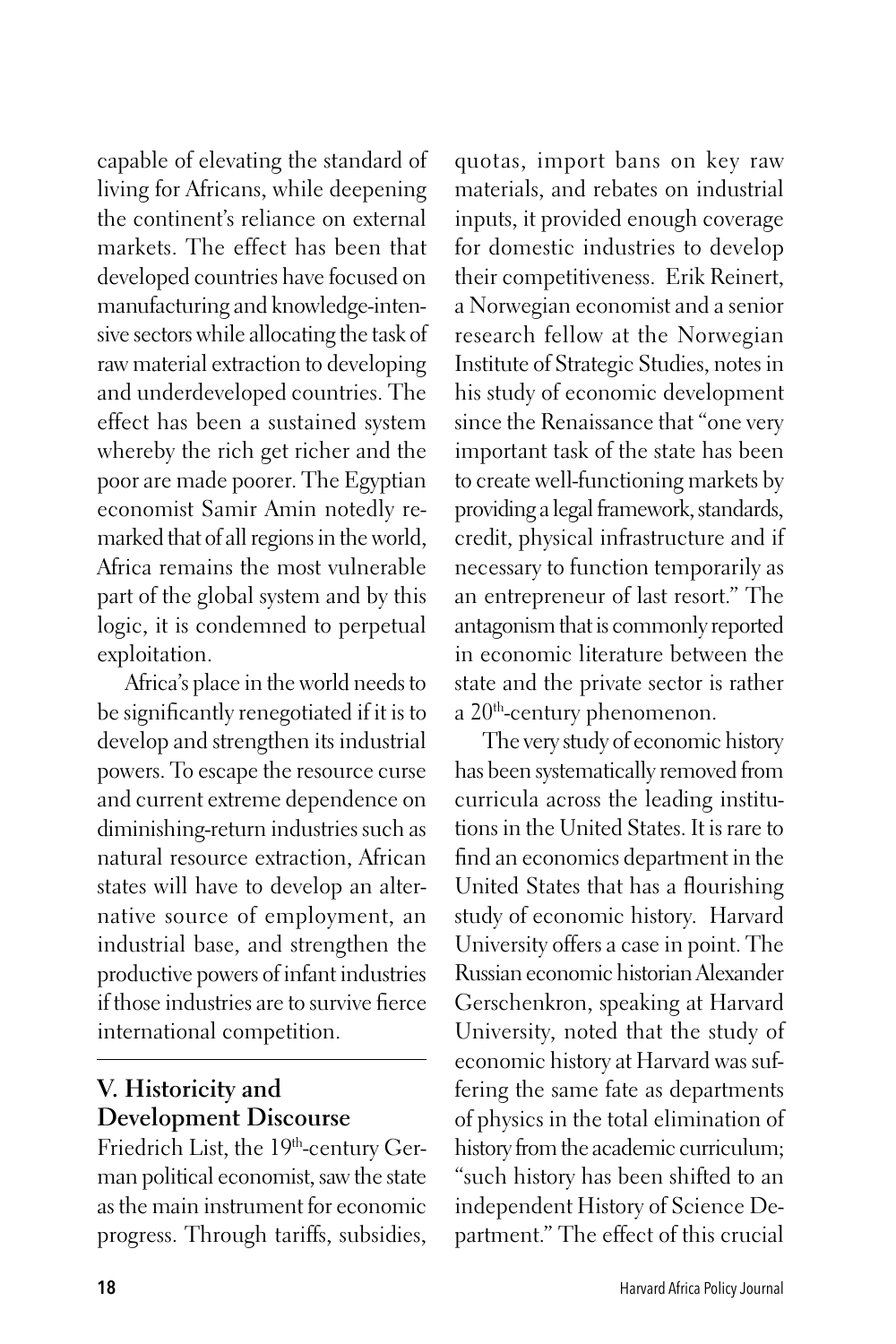omission from curricula is reflected in the failure of development economics to be properly grounded in history. Reinert has accused development economists of failing to properly contextualize and historicize the study of economics. Development efforts based on the dominant paradigm, which has abandoned the long tradition of economics dating back to the 1400s onward, ignored history and turned development economics into palliative economics. This is reflected in how development economists confuse symptoms of poverty with the causes of poverty, thus applying the wrong metrics to economic problems that affect developing countries. The effect of this failure in the study of history has been catastrophic for countries of the global South.

The next major problem is rooted within development economics and how it relates to history. The metaphor of the Development Ladder originated with the writings of the German political economist Friedrich List. In his seminal 1856 work, *The National System of Political Economy,* List made use of the metaphor in describing that what Great Britain, an imperial power then, was doing to other countries, namely Germany, amounted to a deliberate act of "kicking away the ladder" with which they climbed to the top, thus denying Germany the chance to develop its infant industries. However, the usage of the metaphor by modernization theorists skews the very history of how countries develop their industrial powers. By showing that there are set stages that all countries have to go through, modernization theory attempts to force countries into preset stages of development. The great advocate of this approach long before Sachs was Walt Whitman Rostow and his Five Stage Growth Theory, which included: Traditional society; Pre-conditions to "take-off"; Take off; Drive to maturity; and Age of mass consumption. This was in essence like getting on the ladder of development, starting at the bottom, and climbing one step at a time, one stage at a time until a country reaches the apex of development, thus becoming "developed."

### **VI. Conclusion**

This short article has shown that modernization theory has been abandoned by serious economists in the field of development studies. Without a proper history of development, or historicizing the study of development, the lessons that are being prescribed to "underdeveloped countries, and developing countries" by modernization theorists present a mythical developmental ladder and stages of development, a highly sensitized development discourse stripped of history and a context that is outdated and out of touch with current realities. The outcome is as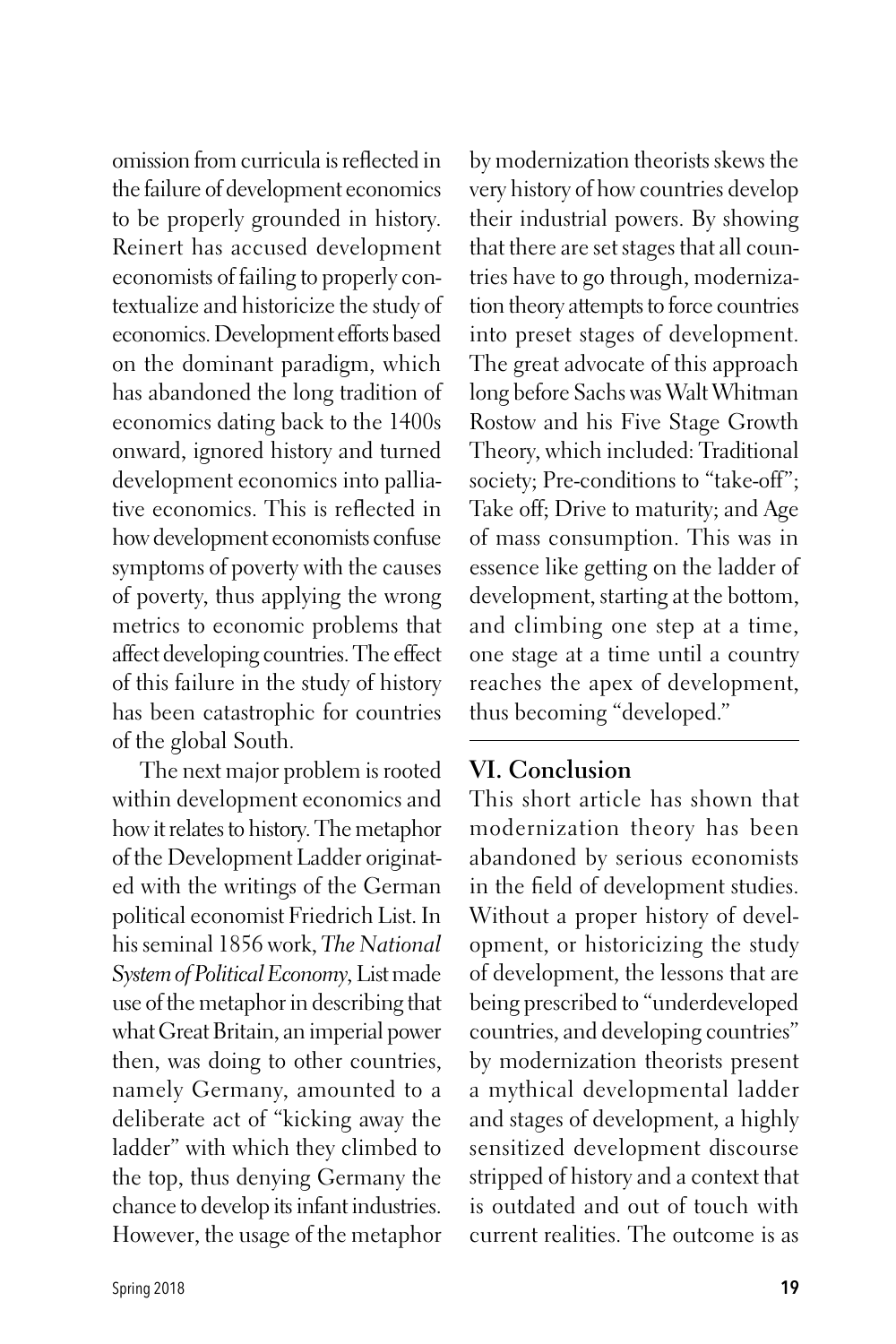discussed by Nina Munk on Sachs and his Millennium Villages. Those 12 sub-Saharan villages and the Utopian experiments being implemented there are a complete disaster and failure. The top-down approach advocated by modernization theorists, with its state-centric ideology, has only exacerbated existing differences within and between countries. Moreover, modernization theory, advocated by scholars like Sachs, has not led to poverty alleviation, let alone poverty eradication.

#### **Notes**

- 1 Fredrick Lugard, The Dual Mandate in British Tropical Africa (Edinburgh & London: William Blackwood & Sons Ltd., 1929); Robert A. Williams, The American Indian in Western Legal Thought: The Discourses of Conquest (New York: Oxford University Press, 1990); Sir Henry Sumner Maine, Ancient Law: Its Connection to the History of Early Society; Introduction by J.H. Morgan (London: J.M. Dent; New York: Dutton, 1960).
- 2 Jeffrey Sachs, The End of Poverty: Economic Possibilities for Our Time (New York: Penguin Press, 2005).
- 3 William Easterly and Jeffrey Sachs, "The Big Push Déjà Vu: A Review of Jeffrey Sachs's 'The End of Poverty: Economic Possibilities for Our Time'," Journal of Economic Literature 44, no. 1 (2006): 96.
- 4 Sachs, The End of Poverty, 31.
- 5 Sachs, The End of Poverty, 31.
- 6 Walter Rodney, How Europe Underdeveloped Africa (London: Bogle-L'Ouverture Publications, 1972).
- 7 Joseph E. Stiglitz and Andrew Charlton, Fair Trade for All: How Trade Can Promote Development (New York: Oxford University Press, 2005).
- 8 Sachs, The End of Poverty, 41.
- 9 Karl Popper, The Poverty of Historicism (London: Routledge & Kegan Paul, 1960), 61.
- 10 Easterly and Sachs, "The Big Push Déjà Vu."
- 11 Easterly and Sachs, "The Big Push Déjà Vu."
- 12 Sachs, The End of Poverty, 25.
- 13 Nandy Ashis, "The Beautiful, Expanding Future of Poverty: Popular Economics as a Psychological Defense," International Studies Review 4, no. 2 (2002).
- 14 Ashis, "The Beautiful, Expanding Future of Poverty," 107.
- 15 Lakshman Yapa, "What Causes Poverty?: A Postmodern View," Annals of the Association of American Geographers 86, no. 4 (1996): 707.
- 16 Elise Gould, "Why America's Workers Need Faster Wage Growth - And What We Can Do About It," Economic Policy Institute Briefing Paper #382, 2014, http://s3.epi.org/files/pdf/ why-americas-workers-need-faster-wagegrowth.pdf.
- 17 Joseph E. Stiglitz, Globalization and Its Discontents (New York: W.W. Norton, 2003); Pierre Bourdieu, "Conflicts over Globalization," Social Science Research Council (ITEMS & Issues) 2, no. 2-3 (2001).
- 18 Thomas Piketty and Arthur Goldhammer, Capital in the Twenty-First Century (Cambridge, Massachusetts: The Belknap Press of Harvard University Press, 2014).
- 19 Gould, "Why America's Workers Need Faster Wage Growth," 3-4, 10, 13, 26-28.
- 20 Samir Amin, "Africa's Failings and the Global System," Pambazuka, no. 509 (2010).
- 21 The concept of diminishing and increasing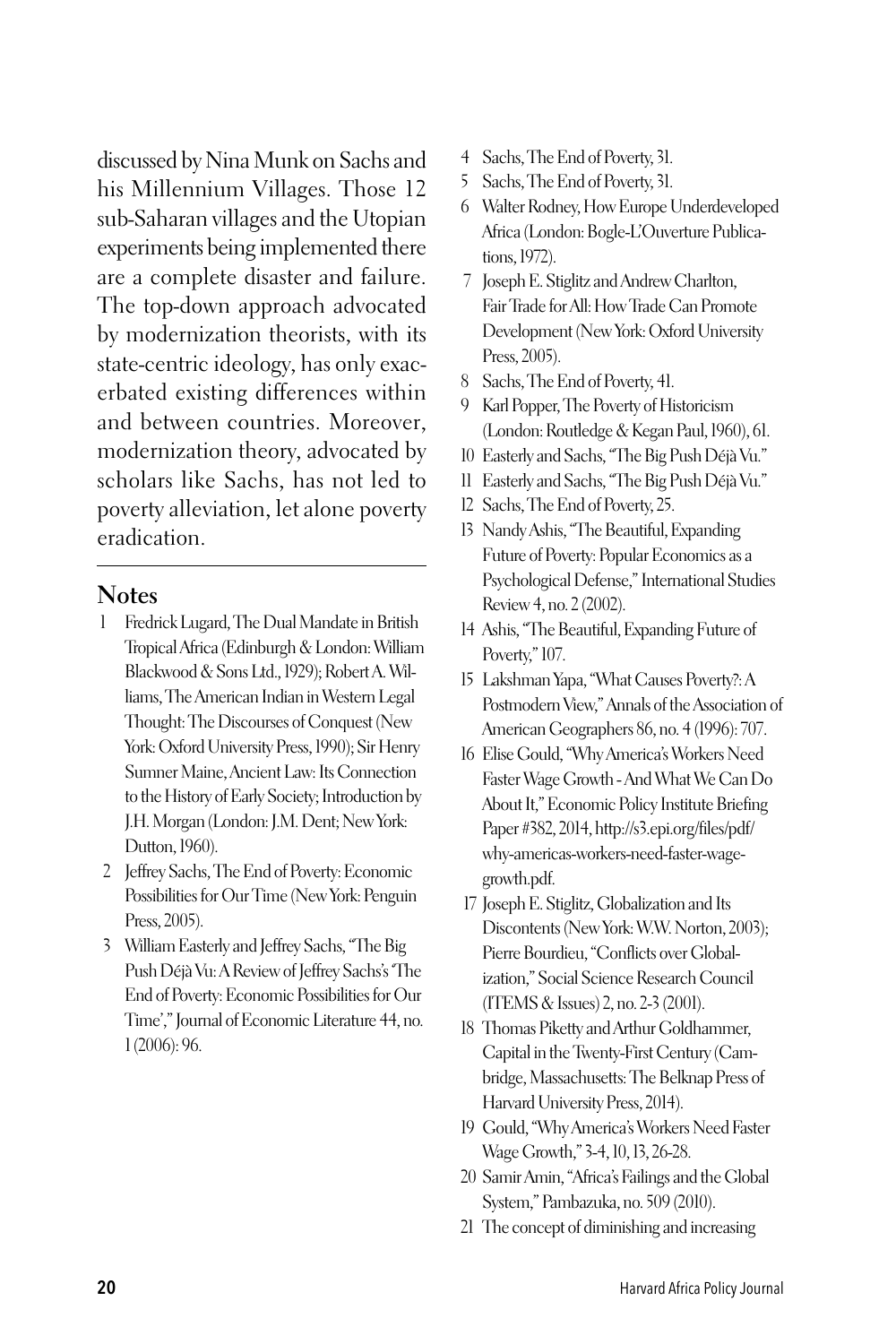returns, popularized by the Norwegian econo mist Erik Reinert, is not new. It goes back to the European Renaissance and finds expression in the writings of many economists including Friedrich List, National System of Political Economy, trans. G.A. Matile (Philadelphia: J. B. Lippincott & Co., 1856), Alfred Marshall, Principles of Economics (London: Macmillan, 1890), and in American statements attributed to policymakers such as Abraham Lincoln, Alexander Hamilton, and Erik S. Reinert, "Development and Social Goals: Balancing Aid and Development to Prevent 'Welfare Co lonialism' (Paper Prepared for the High-Level United Nations Development Conference on Millennium Development Goals, New York, March 14 and 15, 2005)," (Oslo, Norway & Tallinn, Estonia, 2005). These concepts are rooted in economic theory that deals with the process that leads to growth or lack thereof.

- 22 Christopher Zambakari, "Underdevelopment and Economic Theory of Growth: Case for Infant Industry Promotion," Consilience - The Journal of Sustainable Development 8, no. 1 (2012).
- 23 Erik S. Reinert, "The Role of the State in Economic Growth," Journal of Economic Studies (Bradford) 26, no. 4/5 (1999): 268.
- 24 Alexander Gerschenkron, "History of Eco nomic Doctrines and Economic History," The American Economic Review 59, no. 2 (1969): 1.
- 25 Reinert, "Development and Social Goals," 2.
- 26 Friedrich List, National System of Political Economy, trans. G.A. Matile (Philadelphia: J. B. Lippincott & Co., 1856).
- 27 Ha-Joon Chang, "The Dangers of Reducing Industrial Tariffs," Challenge 48, no. 6 (2005).
- 28 See Ch. 2 of W. W. Rostow, The Stages of Eco nomic Growth: A Non-Communist Manifesto (Cambridge, UK: [Cambridge] University Press, 1960).
- 29 Nina Munk, The Idealist: Jeffrey Sachs and the Quest to End Poverty (New York: Knopf Doubleday Publishing Group, 2013).